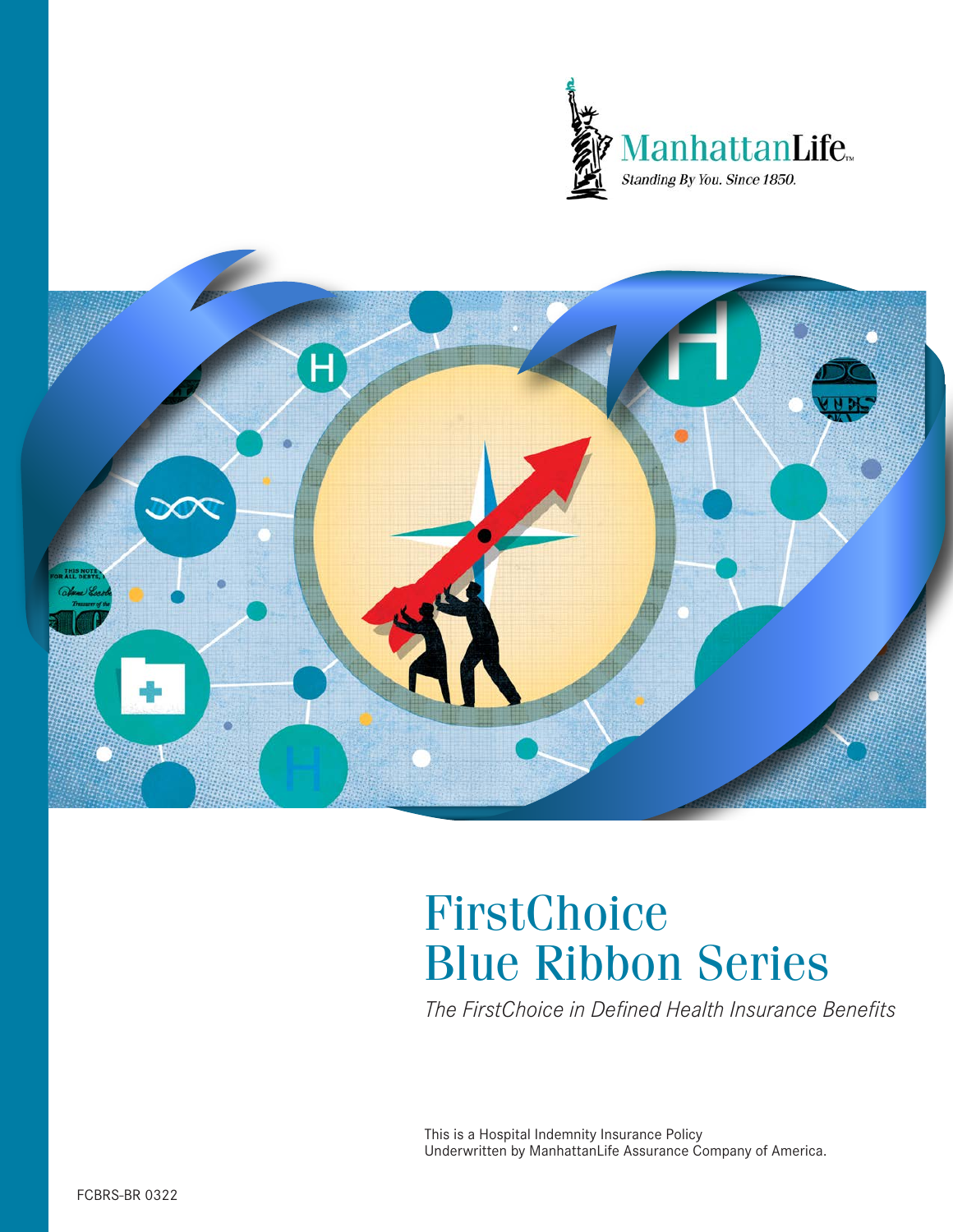# FirstChoice Blue Ribbon Series

*The FirstChoice in Defined Health Insurance Benefits*

## Plans to Suit the Needs of American Consumers

Our agents and clients alike have told us what they want and need in the way of defined benefit health coverage and the result is the FirstChoice Blue Ribbon Series. Compare our strong benefits and modest premiums to any other plans in the industry, and you will understand why we consider FirstChoice Blue Ribbon Series to be the "best in class". We are equally proud of our liberal underwriting and dedication to client support.

## Choose the Best Plan for you!

### Compare our FirstChoice Blue Ribbon Series plan designs to any other "defined benefit" health plans in the industry!

At no time in history have more Americans had health insurance, but even good true group or individual ACA plans have exposure, in the form of deductibles and coinsurance (the many thousands of dollars of claims after the deductible that are "shared" by the plan and the insured.) By law, this exposure can exceed \$8,000 each for up to two (2) members of the insured household Each Year! FirstChoice Blue Ribbon Series provides coverage for these specific needs.



### Plan #1

Designed for individuals who have coverage at work or through "the exchange" but want to protect themselves from the high exposure of a hospital claim.

### Plan #2

Tailored to those with a higher deductible (\$3,000 or more) from their group coverage at work, their individual "exchange" ACA plan, or for those with a Faith Based Ministry program who would feel more comfortable with an underlying level of strong "guaranteed renewable" benefits. This strategy can also be used in conjunction with a high deductible Short Term Major Medical.

### Plan #3

Designed for those individuals (or families) who do not wish to participate in the Federal ACA insurance plans for any reason, but who do want high levels of "guaranteed renewable" benefits.

### Plan #4

Designed for those individuals (or families) who want the highest levels of "guaranteed renewable" benefits along with an Outpatient Diagnosis Procedure benefit that is only included in Plan #4.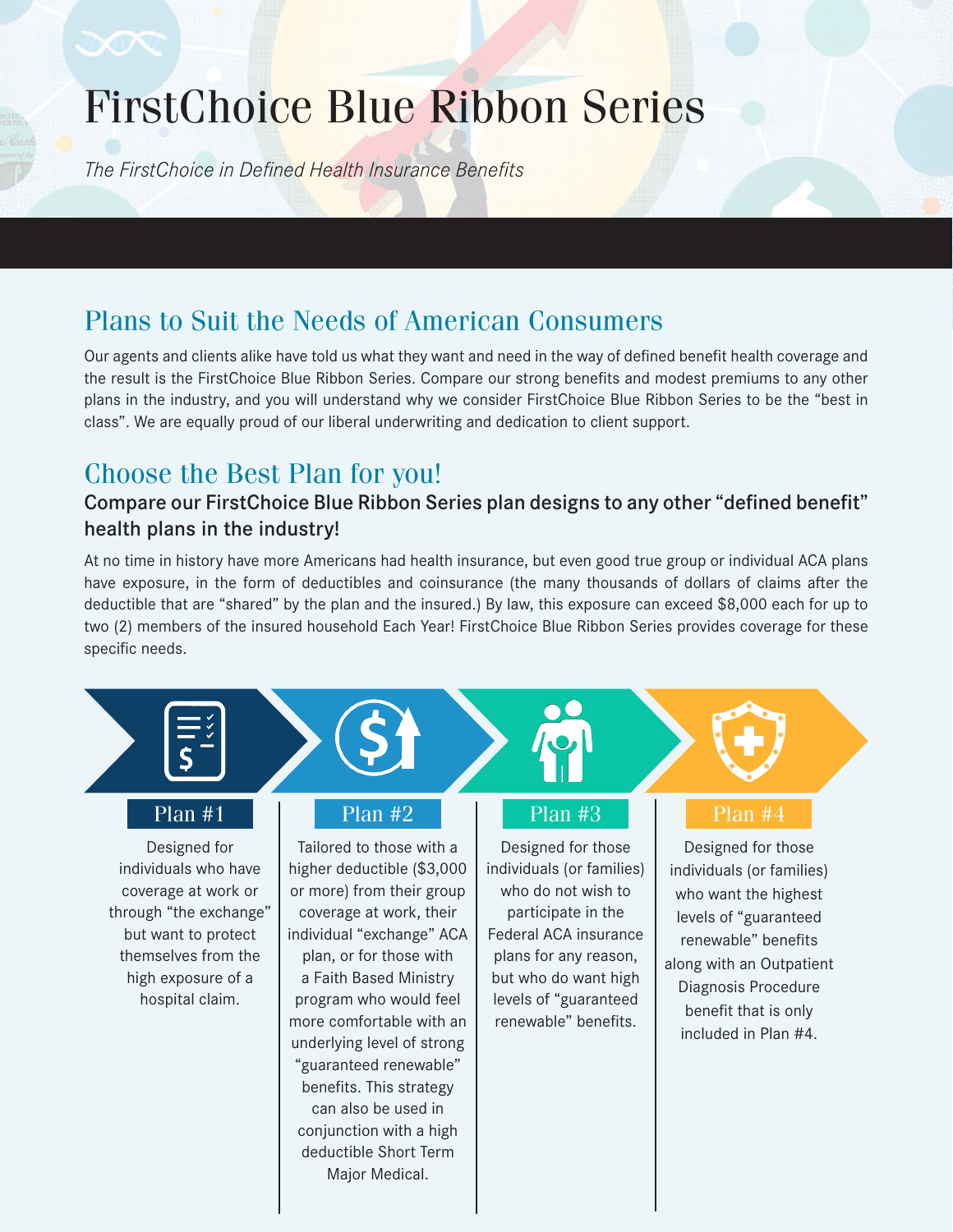

## **Hospital Admission**

In 2019, there were over **36.2 million** hospital admissions in the United States.<sup>1</sup> The average cost of a 3-day hospital stay is around \$30,000 and average overnight hospital stay costs about  $$11,700.<sup>2,3</sup>$ 

## **Bankruptcy**

Over **500,000** households file for bankruptcy each year because of the mountain of medical bills they cannot afford to pay.  $4$ 





## **Savings**

For 2021, **25%** of survey respondents indicate having no emergency savings, up from 21% who said they didn't have any in 2020. Another 26% say they have some emergency savings, but not enough to cover expenses for three months.<sup>5</sup>

THERE ARE ABOUT 2.8 MILLION NONFATAL WORKPLACE ACCIDENTS AND INJURIES IN THE UNITED STATES' PRIVATE INDUSTRY EACH YEAR. 6



*1-6 Source information on back.*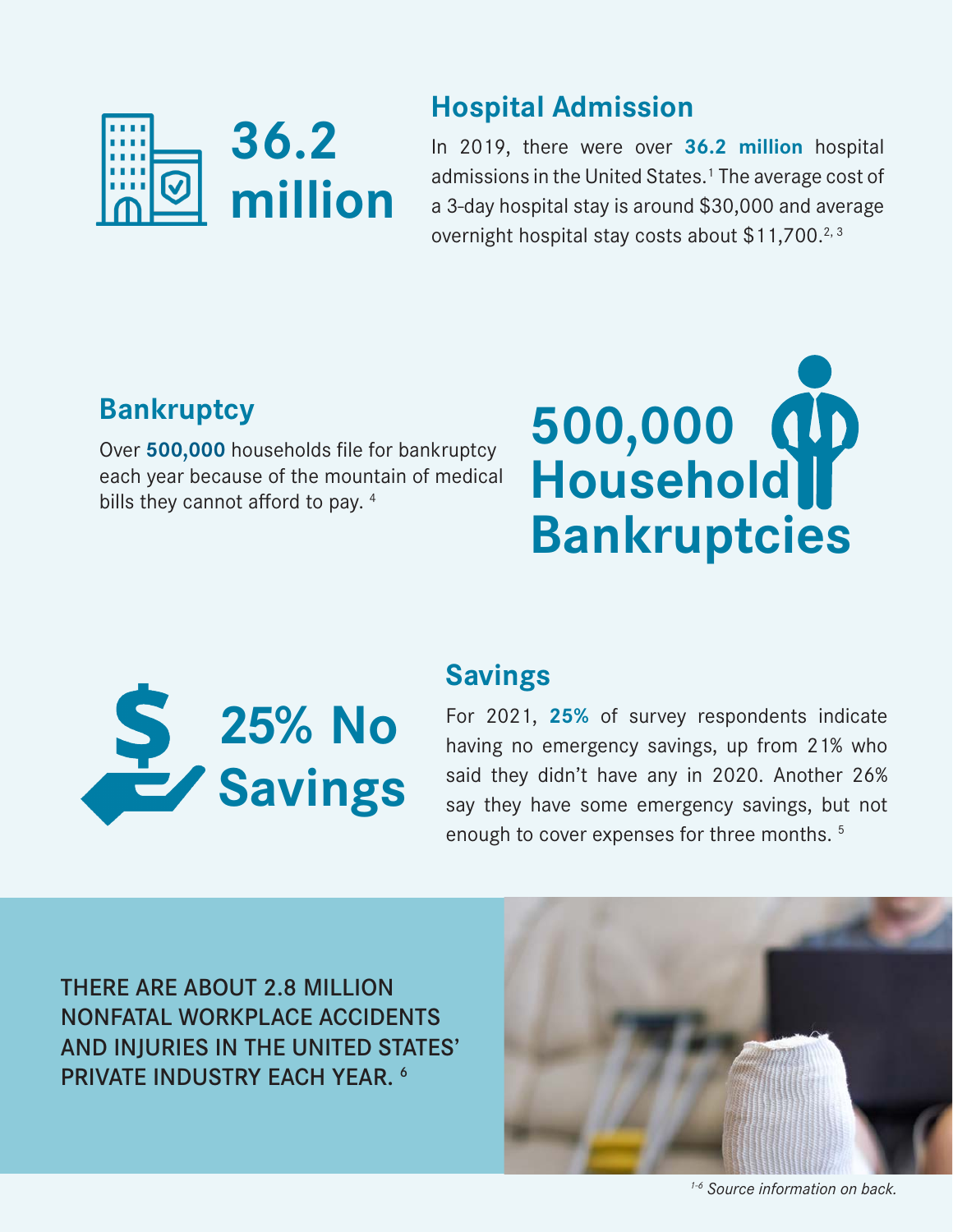## **Blue Ribbon Series Hospital Indemnity Plan Designs**

| <b>Benefit</b>                                                                                                                                                                                    | Plan $#1$ | Plan #2  | Plan #3  | Plan #4   |
|---------------------------------------------------------------------------------------------------------------------------------------------------------------------------------------------------|-----------|----------|----------|-----------|
| <b>Lump Sum Indemnity</b><br>Paid to an insured upon the first hospital confinement each<br>year.                                                                                                 | \$1,500   | \$3,000  | \$3,000  | \$4,000   |
| Hospital Injury Indemnity (per day)<br>Maximum 365 days per period of confinement when the<br>confinement is the result of an accident or injury.                                                 | \$500     | \$1,000  | \$1,000  | \$1,000   |
| First Hospital Confinement (per day)<br>Paid on 2nd, 3rd, 4th, 5th and 6th days of confinement                                                                                                    | \$1,000   | \$1,000  | \$3,000  | \$4,000   |
| Intensive Care Unit (per day)<br>Limited to 20 days per confinement                                                                                                                               | \$250     | \$500    | \$1,000  | \$2,000   |
| Surgical* (per day)<br>Per day when confined and a covered surgical event takes<br>place. Maximum of 5 days per confinement.                                                                      | \$500     | \$1,000  | \$3,000  | \$4,000   |
| Anesthesia* (per day)<br>Daily benefit paid for each day that a surgical benefit is paid                                                                                                          | \$100     | \$200    | \$600    | \$800     |
| Daily Room Benefit (per day)<br>Payable per day of confinement up to 365 days                                                                                                                     | \$100     | \$100    | \$500    | \$1,000   |
| Private Duty Nurse (per day)<br>Maximum 30 days per period of confinement (limitations<br>apply)                                                                                                  | \$100     | \$100    | \$300    | \$500     |
| Emergency Accident (per day)<br>Limit 1 visit per accident/4 accidents per calendar year                                                                                                          | \$250     | \$250    | \$500    | \$500     |
| Outpatient Sickness (per day)<br>Limit 1 visit per sickness/maximum 4 visits per calendar year                                                                                                    | \$50      | \$50     | \$100    | \$150     |
| Accidental Death and Dismemberment**<br>Injury*** leading to dismemberment and/or death within the<br>states allowed time period.                                                                 | \$10,000  | \$20,000 | \$75,000 | \$100,000 |
| Outpatient Diagnosis Procedure (per day)<br>Pays the Scheduled Benefit amount per day for each day a<br>Covered Diagnostic Procedure is performed on an insured, 4<br>per insured person per year | X         | Χ        | X        | \$250     |

*\* Surgery/Anesthesia subject to a combined Calendar Year Max of \$50,000* 

*\*\* Please see policy for spouse and child coverage.*

*\*\*\* Injury must be in accordance with terms and conditions of AD&D rider.*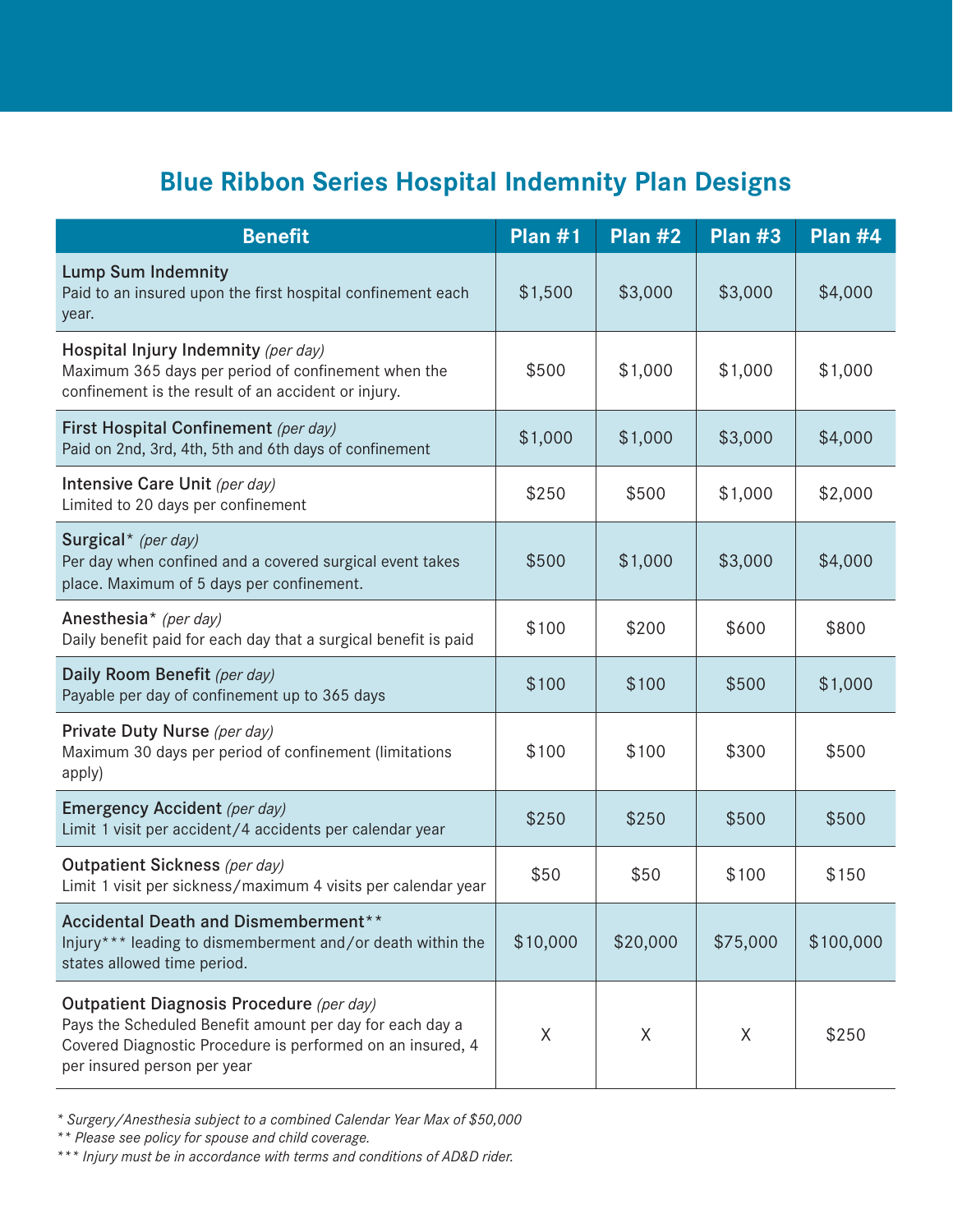### Lump Sum Indemnity

 $\triangleleft$  Pays the benefit for the first time an Insured is confined to a Hospital due to a covered Injury or Sickness. This benefit is payable one time per Calendar Year per Insured. It is paid in addition to all other plan benefits.

### First Hospital Confinement

 $\leq$  The First Hospital Confinement Benefit is paid for the first period of Hospital Confinement of each year. It is paid in addition to all other plan benefits.

### Hospital Injury Indemnity

 $\leq$  Pays a Daily Benefit for each day an Insured is confined to a Hospital as the result of a covered injury. The benefit is paid per day of confinement up to 365 days! It is paid in addition to all other plan benefits.

### Intensive Care Benefit

 $\leq$  This benefit pays a Daily Benefit for each day of confinement in a Hospital's Intensive Care Unit for any covered Injury or Sickness. This benefit is payable for up to 20 days for any Period of Confinement in addition to the Daily Room Benefit. Benefits begin on the first day of ICU Confinement.

### **Surgery**

 $\leq$  Pays the Scheduled Benefit amount per day for each day of continuous hospital confinement during which one or more surgical procedures takes place, not to exceed 5 days per period of confinement. It is paid in addition to all other plan benefits. For surgical services rendered in an Ambulatory Surgical Center, pays 25% of the corresponding Scheduled Benefit amount for the day the surgery is performed.

### Anesthesia

 $\triangleleft$  The anesthesia benefit is paid for each day that a surgical benefit is paid. It is paid in addition to all other plan benefits.

### Daily Room Benefit

 $\leq$  The Daily Room Benefit is paid for each day of a covered hospital confinement due to Sickness or Injury for up to 365 days. It is paid in addition to all other plan benefits.

### Outpatient Sickness

 $\leq$  Pays the specified Benefit per day for each day treatment is received in an out-of-Hospital facility or a Hospital emergency room due to a covered Sickness. Limit 1 visit per Sickness. Maximum of 4 visits per calendar year for per insured.

### Emergency Accident

 $\leq$  Pays a benefit for only one Emergency Care treatment per Injury. Any other Emergency Care treatments for the same Injury will not be subject to a benefit. Benefits for Emergency Care treatments are limited to 4 such treatments per Insured in a Calendar Year.

### Private Duty Nursing

 $\leq$  Pays a Daily Benefit if the service of a private duty nurse is required for at least 8 hours per day while confined in a hospital. These benefits are offered for up to 30 days during any period of confinement due to injury or Sickness.

### Accidental Death and Dismemberment

½ Provides a Death or Dismemberment benefit if an Insured is injured and/or death occurs within the state allowed time period. Injury must be in accordance with the terms and conditions.

### Outpatient Diagnosis Procedure

 $\leq$  Pays the per day benefit amount, up to the Calendar Year maximum shown on the Policy Schedule when any Insured incurs charges for any radiological or laboratory service while this Rider is in force. The procedure must be required due to a Covered Event. This benefit Rider is subject to a Calendar Year maximum shown on the Policy Schedule.

All benefits are paid in addition to one another, including the Hospital Injury Indemnity and ICU.

There is not limit to the number of separate hospital confinements or ICU confinements that can be covered per year or per lifetime. There is an annual limit of \$50,000 per insured for the Surgical benefit only.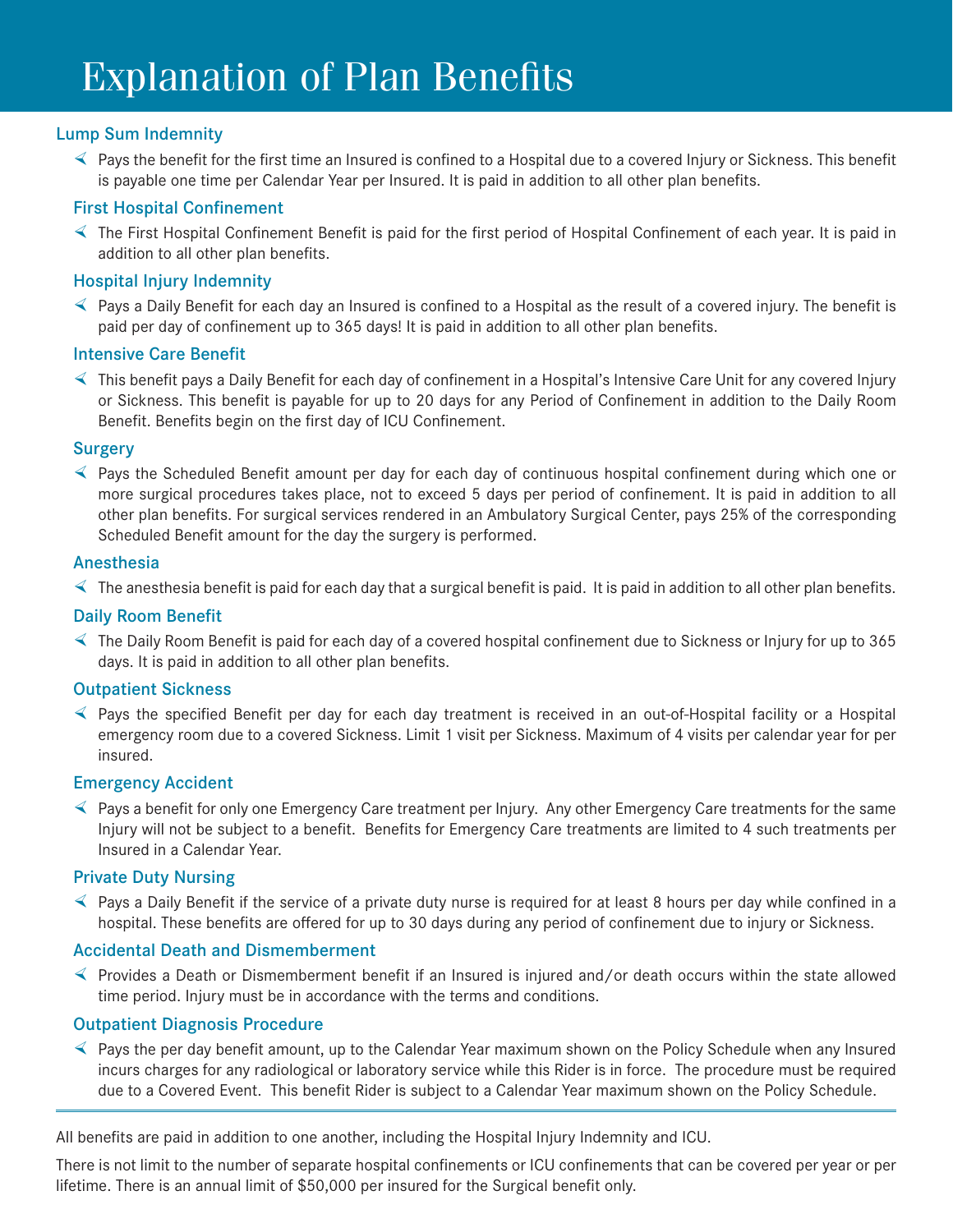# FirstChoice Blue Ribbon Series Claim Examples

|                                        |                                           | Plan $#1$    | Plan #2     | Plan #3     | Plan $#4$    |
|----------------------------------------|-------------------------------------------|--------------|-------------|-------------|--------------|
| <b>EXAMPLE 1</b>                       | Lump Sum                                  | \$1,500      | \$3,000     | \$3,000     | \$4,000      |
|                                        | Hospital Injury                           | X            | X           | X           | X            |
| <b>Cholecystectomy</b>                 | <b>First Confinement</b>                  | \$2,000      | \$2,000     | \$6,000     | \$8,000      |
| (Gall Bladder)                         | ICU                                       | X            | X           | X           | X            |
| <b>3 Day Stay</b>                      | Surgical                                  | \$1,500      | \$3,000     | \$9,000     | \$12,000     |
|                                        | Anesthesia                                | \$300        | \$600       | \$1,800     | \$2,400      |
|                                        | Daily Room Benefit                        | \$300        | \$300       | \$1,500     | \$3,000      |
|                                        | Private Duty Nurse                        | $\times$     | X           | X           | X            |
|                                        | <b>Emergency Accident</b>                 | $\mathsf X$  | X           | $\mathsf X$ | $\mathsf X$  |
|                                        | <b>Outpatient Sickness</b>                | $\sf X$      | Χ           | X           | Χ            |
|                                        | <b>Accidental Death and Dismemberment</b> | $\sf X$      | $\sf X$     | $\sf X$     | $\sf X$      |
|                                        | <b>Outpatient Diagnosis Procedure</b>     | X            | X           | X           | X            |
|                                        | <b>Benefit Payment</b>                    | \$5,600      | \$8,900     | \$21,300    | \$29,400     |
|                                        |                                           | Plan $#1$    | Plan #2     | Plan #3     | Plan #4      |
| <b>EXAMPLE 2</b>                       | Lump Sum                                  | \$1,500      | \$3,000     | \$3,000     | \$4,000      |
|                                        | Hospital Injury                           | \$4,000      | \$8,000     | \$8,000     | \$8,000      |
| Sudden Injury due                      | <b>First Confinement</b>                  | \$5,000      | \$5,000     | \$15,000    | \$20,000     |
| to a motor vehicle                     | ICU                                       | X            | X           | X           | X            |
| accident                               | Surgical                                  | \$2,500      | \$5,000     | \$15,000    | \$20,000     |
| 8 Day Stay                             | Anesthesia                                | \$500        | \$1,000     | \$3,000     | \$4,000      |
|                                        | Daily Room Benefit                        | \$800        | \$800       | \$4,000     | \$8,000      |
|                                        | Private Duty Nurse                        | X            | X           | X           | X            |
|                                        | <b>Emergency Accident</b>                 | $\mathsf X$  | X           | $\sf X$     | $\sf X$      |
|                                        | <b>Outpatient Sickness</b>                | $\mathsf X$  | $\mathsf X$ | $\mathsf X$ | $\mathsf X$  |
|                                        | <b>Accidental Death and Dismemberment</b> | $\mathsf{X}$ | $\sf X$     | $\mathsf X$ | $\mathsf X$  |
|                                        | <b>Outpatient Diagnosis Procedure</b>     | X            | X           | X           | X            |
|                                        | <b>Benefit Payment</b>                    | \$14,300     | \$22,800    | \$48,000    | \$64,000     |
|                                        |                                           | Plan $#1$    | Plan #2     | Plan #3     | Plan #4      |
| <b>EXAMPLE 3</b>                       | Lump Sum                                  | \$1,500      | \$3,000     | \$3,000     | \$4,000      |
|                                        | Hospital Injury                           | X            | X           | X           | X            |
| <b>Heart Bypass</b><br>(3 days in ICU) | <b>First Confinement</b>                  | \$5,000      | \$5,000     | \$15,000    | \$20,000     |
|                                        | ICU                                       | \$750        | \$1,500     | \$3,000     | \$6,000      |
| 10 Day Stay                            | Surgical                                  | \$2,500      | \$5,000     | \$15,000    | \$20,000     |
|                                        | Anesthesia                                | \$500        | \$1,000     | \$3,000     | \$4,000      |
|                                        | Daily Room Benefit                        | \$1,000      | \$1,000     | \$5,000     | \$10,000     |
|                                        | Private Duty Nurse                        | \$1,000      | \$1,000     | \$3,000     | \$5,000      |
|                                        | <b>Emergency Accident</b>                 | X            | X           | X           | X            |
|                                        | <b>Outpatient Sickness</b>                | X            | X           | X           | X            |
|                                        | <b>Accidental Death and Dismemberment</b> | $\mathsf X$  | $\mathsf X$ | X           | $\mathsf{X}$ |
|                                        | <b>Outpatient Diagnosis Procedure</b>     | X            | X           | X           | X            |
|                                        | <b>Benefit Payment</b>                    | \$12,250     | \$17,500    | \$47,000    | \$69,000     |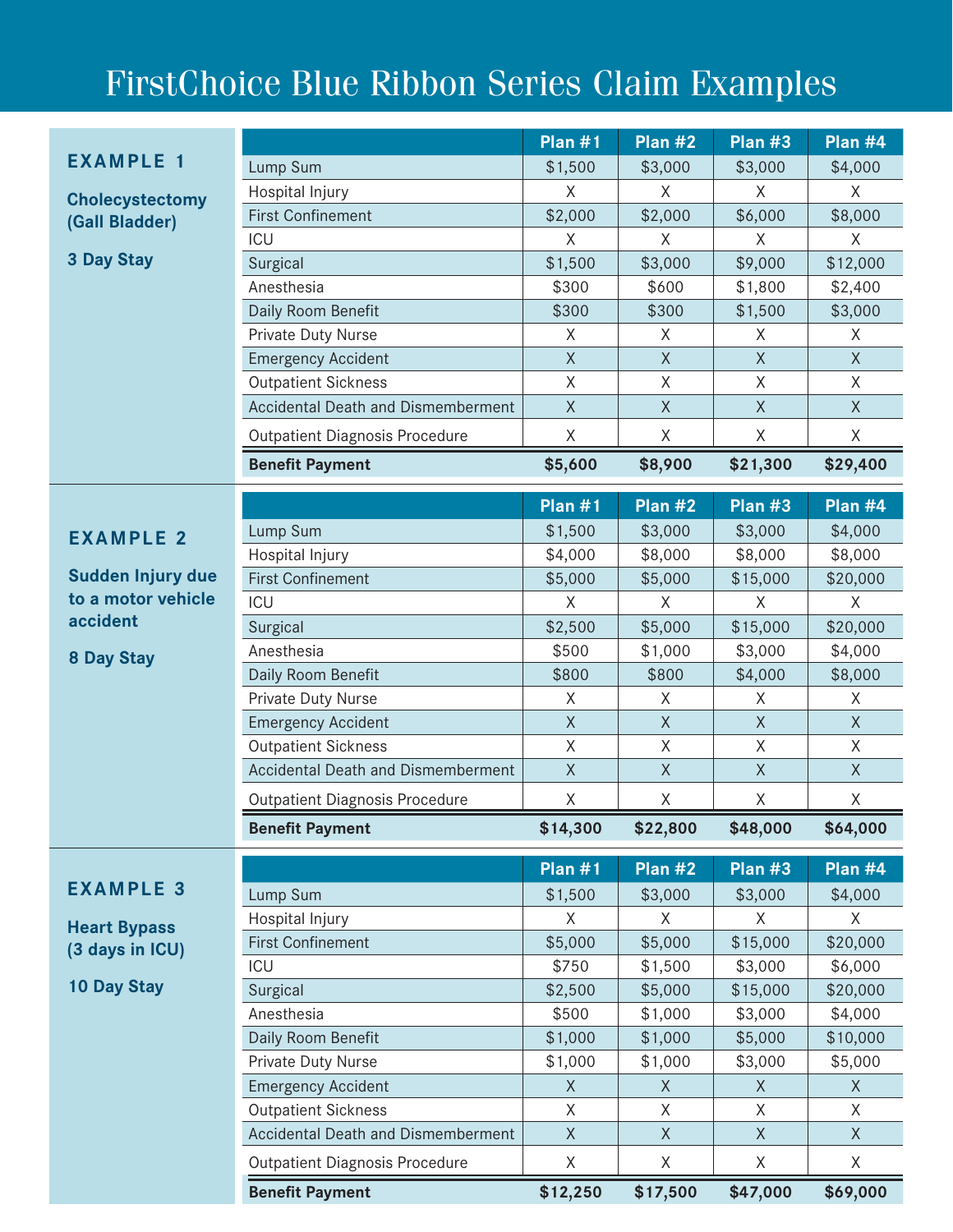# New FirstChoice Blue Ribbon Series Hospital Indemnity Plans:

- 
- 
- 
- Your choice of four benefit packages Pays directly to you after easy claim filing
- No lifetime maximum benefit limits Pays in addition to all other insurance
- No deductibles No networks, use any doctor or hospital

## **The Two "Costs" of Healthcare**

The first is the premium cost to have health insurance. The second is the out-of-pocket exposure when using it. If the premiums are affordable but unsuitable due to high deductibles, co-insurance, and out-of-pocket charges, it can create a financial burden difficult or impossible to overcome.

One of two possibilities will occur for you this year; you will either be confined to a hospital, or you will not. It is unlikely that many of us will exceed our deductibles in a year without a hospital stay, so in most years we wind up paying our insurance premiums and most or all of the cost of our treatment. But, if and when we are confined to a hospital, the high cost of treatment will likely have us reach the maximum out-of-pocket threshold of any qualified metal plan level for even a relatively short confinement.

The irony of today is that health insurance has never been easier to qualify for nor more expensive. Many see the merit of purchasing a lower-cost, qualified Bronze plan and using the amount saved in premiums to purchase supplemental health insurance. By doing so, particularly in years with a hospital stay, an individual can purchase a Bronze plan and a FirstChoice Plan 4 and could reduce or eliminate the out of pocket costs, often for less total premium expenditure than would have been required for a Silver or Gold plan alone.

## **Blue Ribbon Series Hospital Indemnity Plan Premiums**

| Plan 1            | <b>Employee</b> | Emp / Spouse | Emp / Children | <b>Family</b> |
|-------------------|-----------------|--------------|----------------|---------------|
| 18-39             | \$51.60         | \$97.90      | \$93.82        | \$140.12      |
| $40 - 59$         | \$70.65         | \$135.85     | \$112.87       | \$178.07      |
| $60 - 65*$        | \$82.35         | \$159.10     | \$124.57       | \$201.32      |
| Plan <sub>2</sub> | <b>Employee</b> | Emp / Spouse | Emp / Children | <b>Family</b> |
| 18-39             | \$71.50         | \$137.40     | \$130.93       | \$196.83      |
| $40 - 59$         | \$99.75         | \$193.60     | \$159.18       | \$253.03      |
| $60 - 65*$        | \$117.40        | \$228.60     | \$176.83       | \$288.03      |
| Plan <sub>3</sub> | <b>Employee</b> | Emp / Spouse | Emp / Children | <b>Family</b> |
| $18 - 39$         | \$146.60        | \$285.95     | \$269.29       | \$408.64      |
| $40 - 59$         | \$200.50        | \$392.63     | \$323.19       | \$515.32      |
| $60 - 65*$        | \$237.60        | \$465.70     | \$360.29       | \$588.39      |
| Plan <sub>4</sub> | <b>Employee</b> | Emp / Spouse | Emp / Children | <b>Family</b> |
| 18-39             | \$231.08        | \$454.16     | \$423.46       | \$646.54      |
| $40 - 59$         | \$313.05        | \$616.60     | \$505.43       | \$808.98      |
| $60 - 65*$        | \$373.60        | \$736.20     | \$565.98       | \$928.58      |

Rates are for the following states\*:

AL, AR, AZ, CA, DE, FL, GA, IA, IL, IN, LA, MD, MI, MS, NC, NE, OH, OK, PA, SC, TN, TX, VA, WI and WV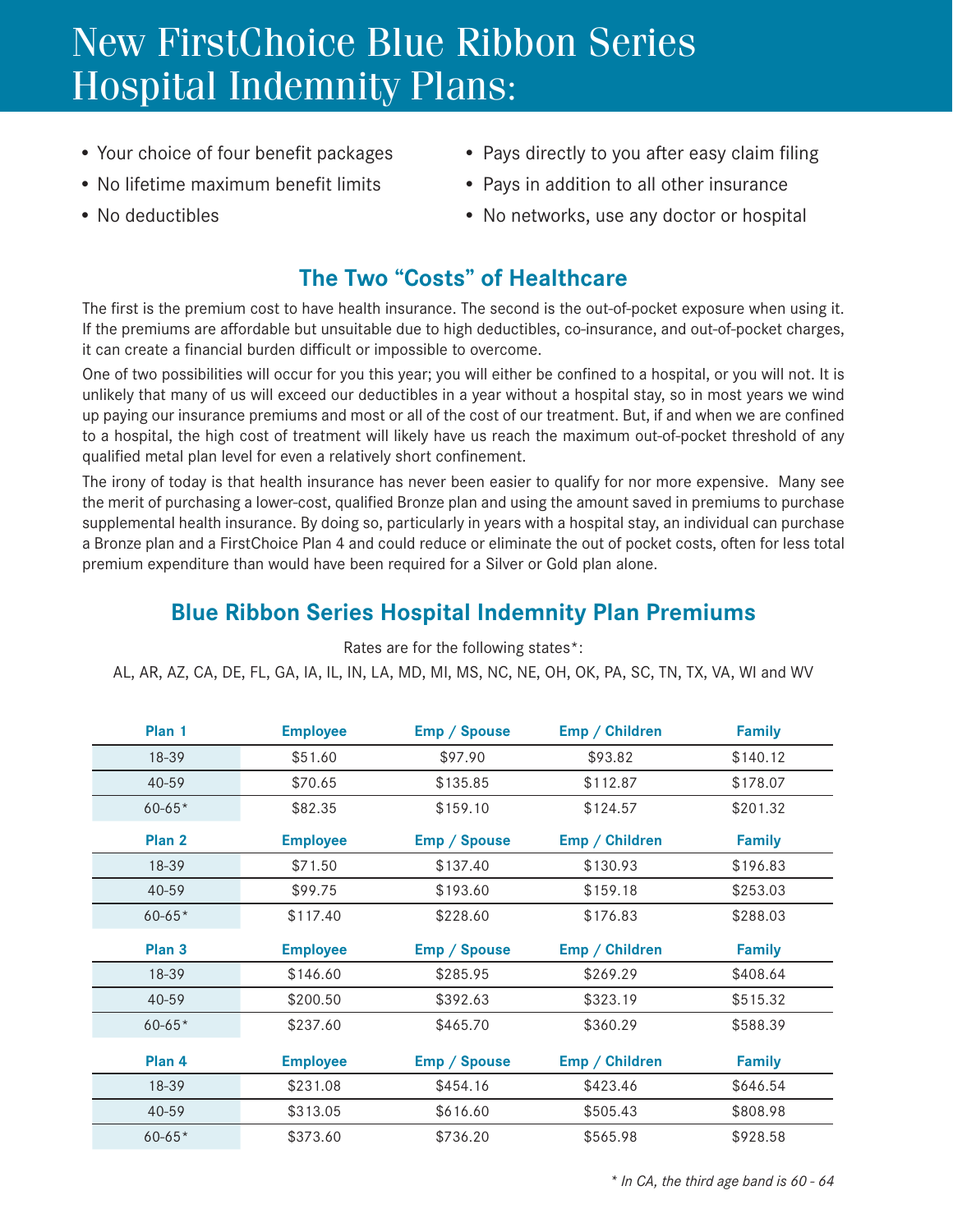# FA<sub>O</sub>

These frequently asked questions and their answers will provide a basic understanding of the First*Choice* Blue Ribbon Series Limited Benefit Hospital Indemnity Policy.

- **Q:** What is First*Choice*?
- *A:* First*Choice is a package of Simplified Issue, Guaranteed Renewable, Health Insurance benefits underwritten by ManhattanLife Assurance Company and marketed through independent licensees.*
- **Q:** What do you mean by "Guaranteed Renewable?"
- *A: Unlike most plans, FirstChoice is a guaranteed renewable policy, not a certificate of a group master policy. Once issued, the plan is Guaranteed Renewable to the first policy anniversary after attaining age 65, and 'conditionally renewable' annually until the policy anniversary after age 70, or becomes eligible for Medicare.*
- **Q:** Is First*Choice* a "qualified" plan under Healthcare Reform?
- A: No, First Choice is not a Health Benefits Plan, and does not qualify as Creditable Coverage under *HIPAA, nor does it constitute 'minimal essential coverage' under PPACA. No waiver is provided for applicants with a Certificate of Creditable Coverage from a prior plan, and none is offered after termination. Owning any FirstChoice plan design will not satisfy a requirement for 'qualified coverage' and will not otherwise impact any tax penalties that may be owed.*

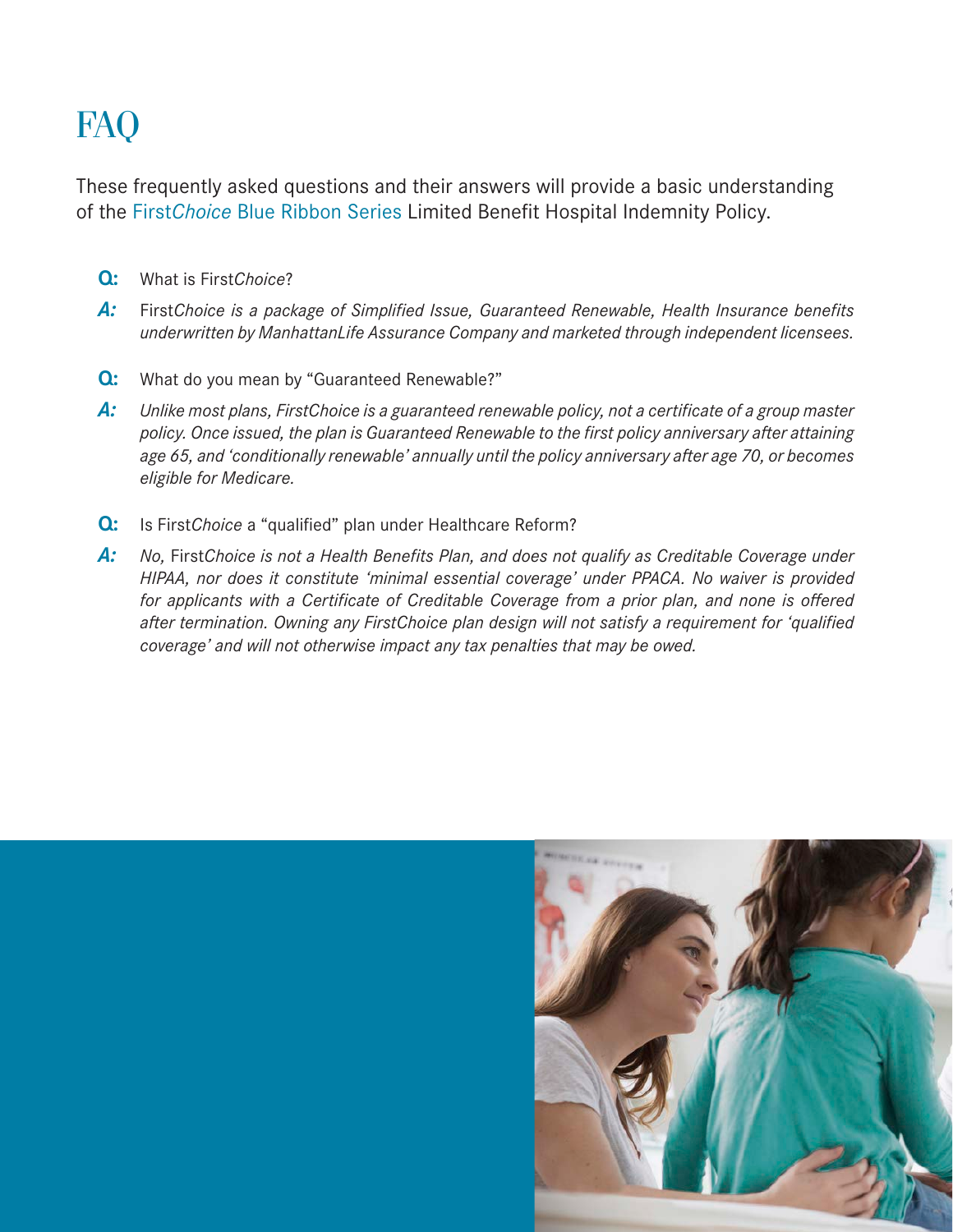# FAQ continued

- **Q:** Does my First*Choice* plan include a PPO discount program?
- *A: For the new FirstChoice Blue Ribbon Series plan designs all feature industry giant First Health Network to provide repricing for hospitalization, imaging, office visits, and more at any of their providers nationwide!*
- **Q:** Are the Blue Ribbon Series plans "HSA qualified"?
- *A: HSA funds may not be used to pay for a Blue Ribbon plan premium. In addition, all Blue Ribbon Series plan designs feature benefits that are mentioned under IRS 223, and by owning such benefits, may restrict the client from making a tax-deductible contribution to an HSA account. Clients are encouraged to seek the advice of their accounting and tax professionals.*
- **Q:** May an insured purchase more than one First*Choice* HI plan?
- *A: No, an individual may only be covered by one* First*Choice HI policy at any given time, regardless of Series. They are encouraged to purchase CancerCare Plus, First Occurrence Cancer, CPR CI, PAID Accident, Dental, Vision and Hearing, and other quality ManhattanLife Policies.*

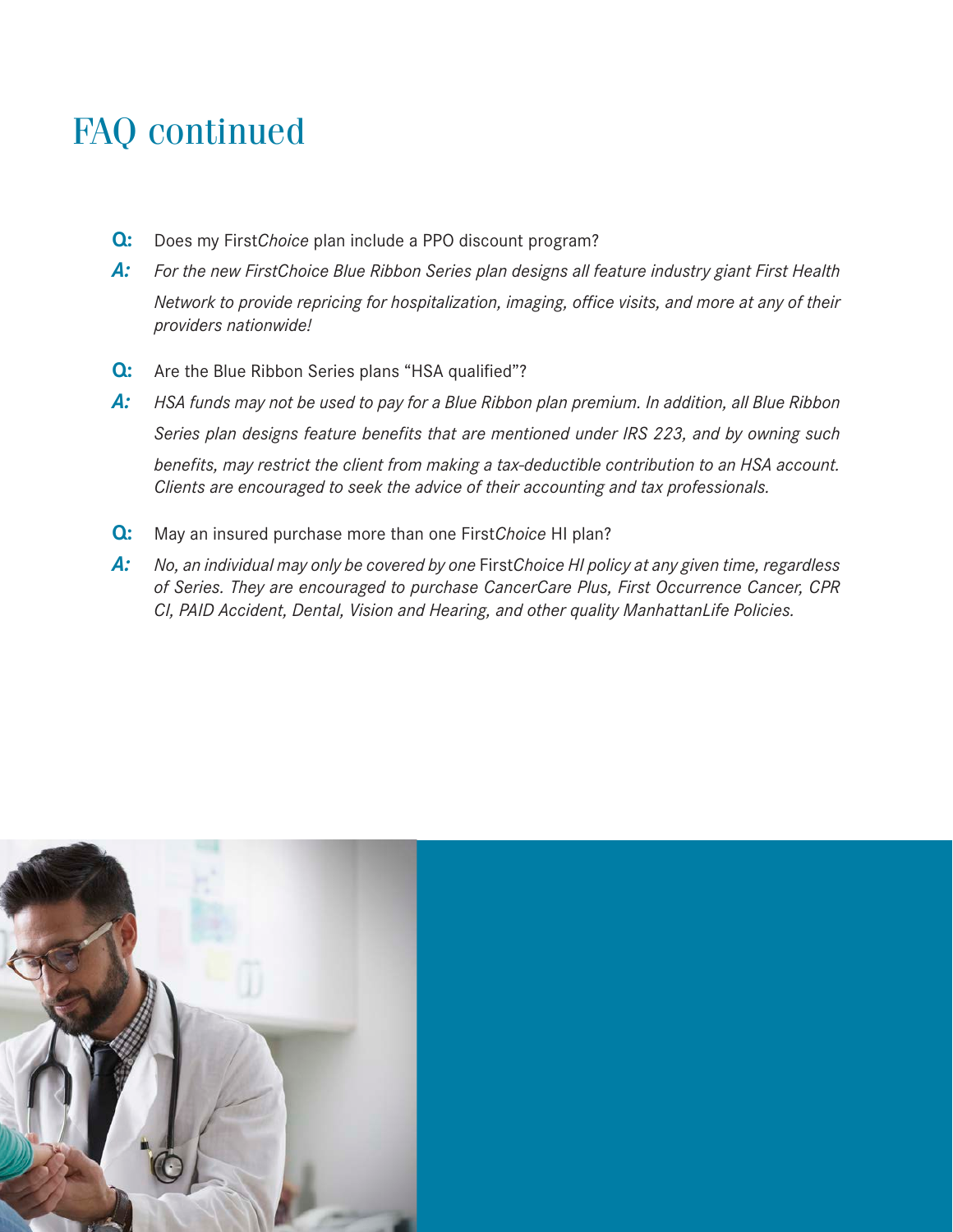# Low Cost Diagnostic Imaging



**ManhattanLife has contracted with Green Imaging to provide diagnostic imaging services to you at a significantly discounted rate.**

### **SERVICES**

- MRI (Closed & Open) Mammography CT DXA PET/CT X-Ray
- Ultrasound Other • Nuclear Medicine
- 
- 
- For these services, you will not file with your insurance company. Instead, you'll pay for your procedure in advance (your price will include both the exam fee AND the radiologist fee) and receive a voucher for service.

### **HOW IT WORKS**

- Your doctor has given you an order for diagnostic imaging services.
- Contact Green Imaging: TEXT: 713.524.9190; CHAT: greenimaging.net; CALL: 844.968.4647
- Green Imaging will quote your discounted price, schedule your procedure, take payment and send you a voucher for service.
- At your appointment, show your voucher instead of your insurance card.
- You will have no co-pay and will receive no additional bills after your exam
- If services are covered, submit claim for reimbursement. FAX: 713.821.6518; MAIL: ManhattanLife, Claims Department - P.O.Box 925309, Houston, TX 77292-5309; UPLOAD: Online Portal
- The report from your exam will be sent to your primary care physician.

# How you save with the Blue Ribbon Series



You can stretch benefits farther with the First Health® Network.

The network card tells Doctor's and Hospitals that you are a network member who has instant access to:

- More than 810,000 physicians and healthcare professionals.
- Over 1.5 million service locations across all 50 states.
- More than 5,900 Hospitals.
- Over 125,000 ancillary facilities.
- Network doctors carefully selected to promote quality outcomes.
- No paperwork to fill out as network doctors and hospitals file claims for you.

By visiting www.firsthealthlbp.com 24 hours a day. 7 days a week clients can find in network doctors, hospitals or any other care professional with access to the most detailed provider directory available.

Or call 1-800-226-5116 to reach a First Health Customer Service Specialist to assist in locating network providers.



#### **RXedo Prescription Benefit Partner:\***

- Discounts to 80%
- Completely free to use
- Accepted at over 67,000 pharmacies nationwide
- Discounts on over 10,000 medications

How much will you save?

Average savings over 65% per prescription. Use the Drug Pricing tool to price prescription at pharmacies in your zip code. The results will be by least cost pharmacies first. To use the Drug Pricing tool, click the drug pricing link provided at www.findlowrx.com.

*\*Network and prescription drug are not part of this policy. First Health Network and RXedo are value added healthcare programs from other providers designed to enhance your healthcare experience without additional cost to you.*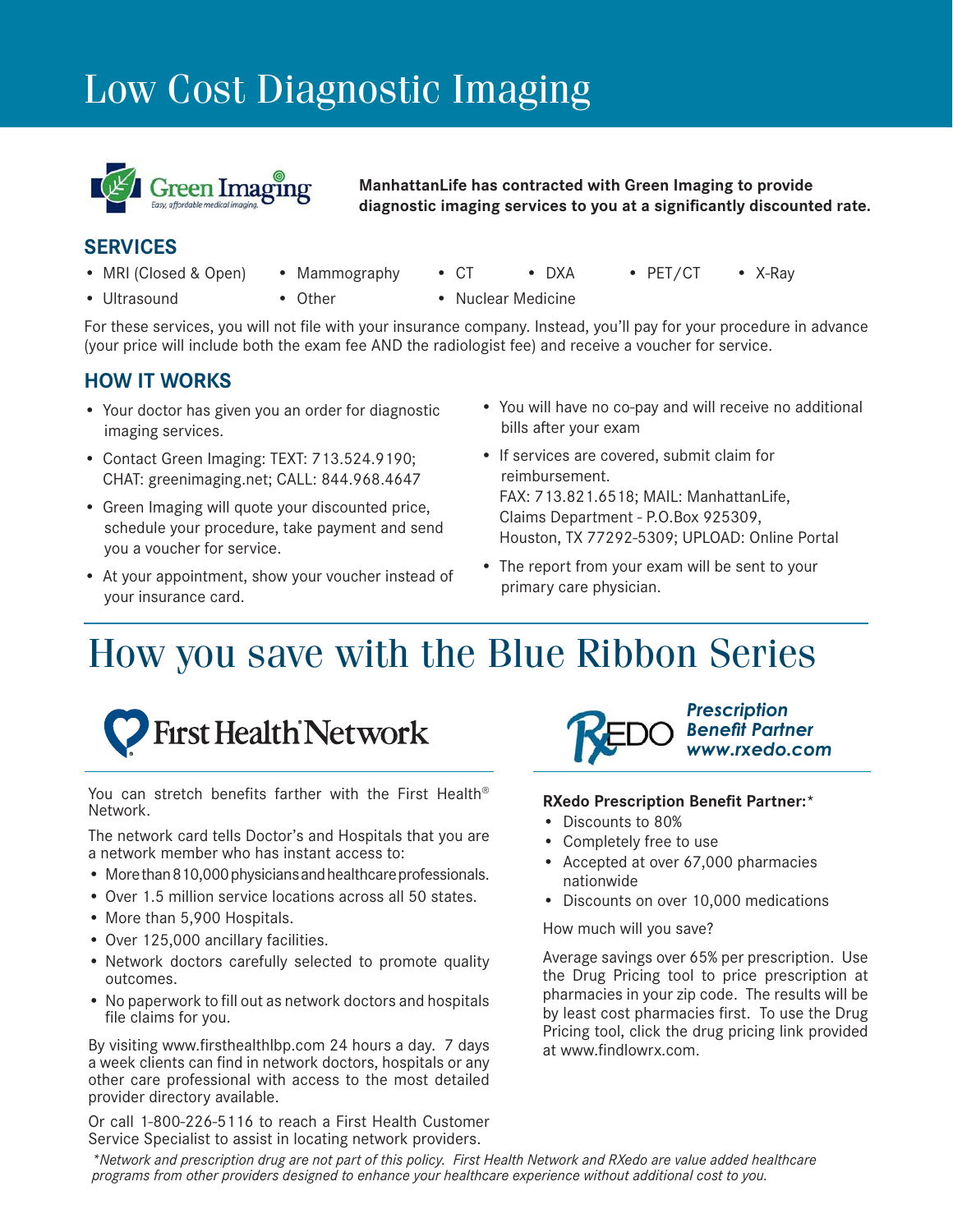# Sponsored Benefits

# O TELADOC.

Improving access to quality care while reducing costs to members.

Teladoc is a modern day house call with immediate access to a network of board-certified physicians. Physicians are available anytime, anywhere for personalized, secure, web or phone-base consultation that includes diagnosis and treatment of medical issues.

#### **Members can use 24/7 Physician Consultations:**

- For common, acute conditions that can be treated without a face-to-face visit.
- From anywhere at home, at work or on the road.
- After hours during the evening, on weekends or holidays.
- When they cannot reach their primary care physician.

#### **Product Highlights:**

- Convenient, timely consultations available to members anytime.
- Reduces claims costs for benefit plans and saves members time and out-of-pocket costs.
- Offers a fast, affordable alternative for minor medical problems and health issues.
- All physicians are licensed, board certified and based in the U.S.
- Visit Fee is \$0.00

For more information go to Online: www.teladoc.com Mobile App (App Store and Google Play): www.teladoc.com/mobile or call 1-800-Teladoc (835-2362)



## **HealthAdvocate®**

Health Advocacy offers you expert assistance with a wide range of healthcare and insurance-related issues

#### **Support for every type of medical condition**

- Explain health conditions, diagnoses and treatments, research treatment options
- Answer questions so you can make the right choices for your care

#### **Coordinate medical care and additional services**

- Facilitate any necessary pre-authorizations and coordinate benefits
- Provide in-hospital support and arrange postdischarge services and care
- Research and locate eldercare services

#### **Research and arrange second opinions and tests**

- Identify and connect you with leading specialists and Centers of Excellence
- Arrange for the transfer of medical records, lab results and X-rays

#### **Take the hassle out of healthcare**

- Find the right in-network doctors and make appointments
- Review medical bills to find errors or duplicate charges; resolve claims and billing issues

#### **Medical Bill Saver**

It can be overwhelming to receive a large bill for medical or dental care. Health Advocate's Medical Bill Saver service can help. Our skilled negotiators can help lower your outof-pocket costs on bills that are not covered by insurance.

Send us your medical or dental bill of \$400 or more and we'll contact the provider on your behalf to negotiate a discount on the amount due\*

#### **RX Shopper**

Rx Shopper can reduce your prescription costs by helping you find the lowest prices for your medications.

• Download and print your card, then bring it with you when filling your prescription to save up to 85%

#### **We support the whole family**

Health Advocate services are available to you as the primary policy holder, your spouse/partner, dependents, parents and parents-in-law.

Quickly reach us by phone, email and secure messaging By phone: 866.969.3435

Email: Answers@healthadvocate.com

Web: www.healthadvocate.com/members

*\*Health Advocate will attempt to negotiate with providers on claim balances where allowed by states. Best attempts to reduce balances are made but specific percentage results are not guaranteed.*

*Listed above are two added sponsored benefits that are not part of the policy. There is a \$5.00 monthly administration fee for these two services included in the premium.*